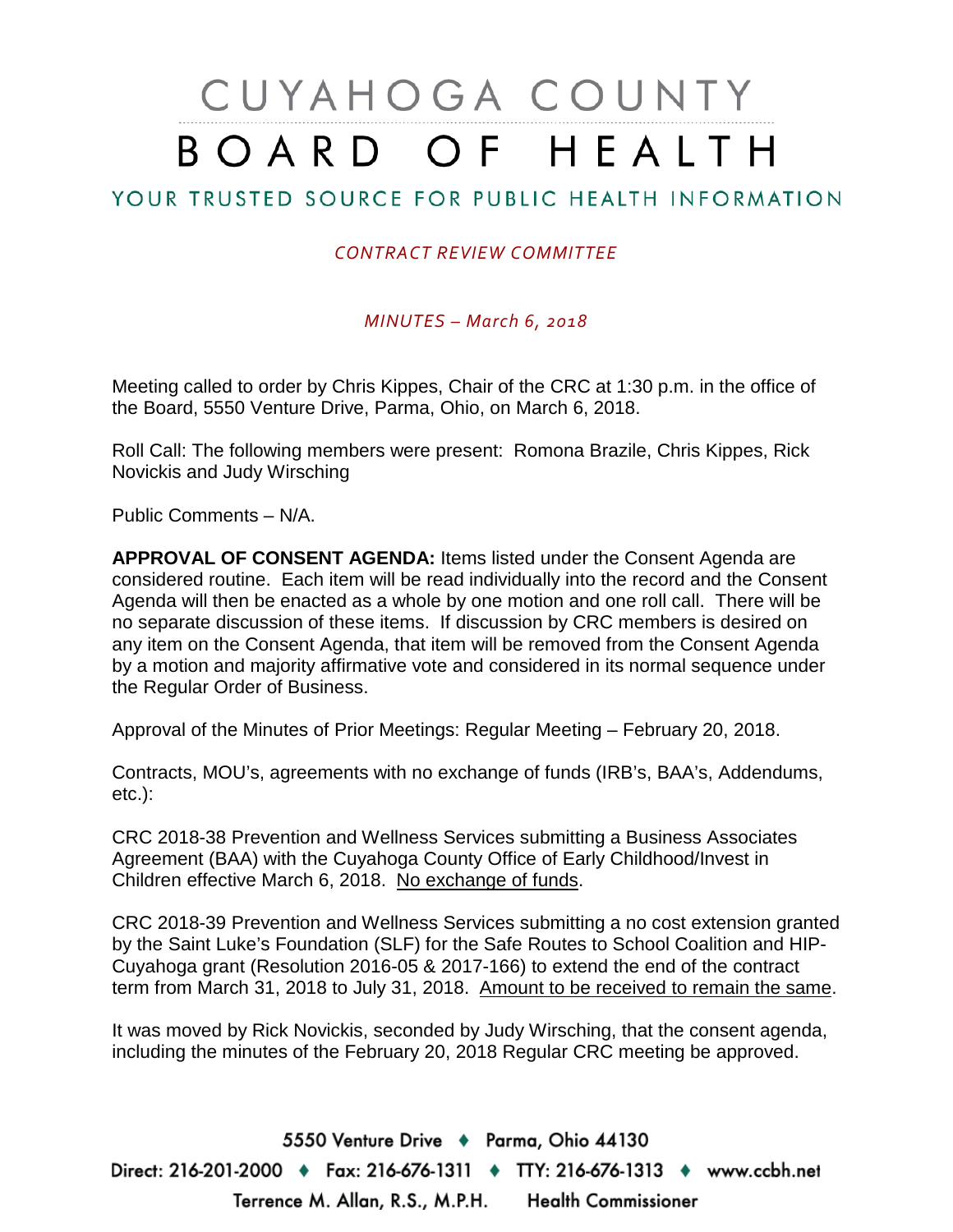The Secretary called the roll:

Ayes: Romona Brazile, Chris Kippes, Rick Novickis and Judy Wirsching

### **CONTRACTS AND AWARDS:**

Tabled Items

None

New Items For Review

Bid/Quote Openings ≥ \$25,000.00

None

Bid/Quote Openings < \$25,000.00

None

Expenditures: Contracts up to \$25,000.00

It was moved by Judy Wirsching, seconded by Rick Novickis that the addendum (CRC 2018-40) to contract with the City of Cleveland (Resolution 2017-105) to increase the amount to be paid to the City of Cleveland from \$183,689.00 to \$192,260.00 and increase the in-kind match requirement from \$14,144.00 to \$14,804.00 be approved.

Presented by: Chris Kippes

Purpose: To increase the amount of the PHEP grant award to reflect the per capita breakdown in the supplemental award.

Funding Source: 100% reimbursable through the FY2018 PHEP grant.

The Secretary called the roll:

Ayes: Romona Brazile, Chris Kippes, Rick Novickis and Judy Wirsching

It was moved by Rick Novickis, seconded by Chris Kippes that the contract (CRC 2018- 41) with Radio One under the Reproductive Health and Wellness grant from February 26, 2018 through March 25, 2018 in the amount of \$997.08 be approved:

Presented by: Andrew Heffron

5550 Venture Drive + Parma, Ohio 44130 Direct: 216-201-2000 ♦ Fax: 216-676-1311 ♦ TTY: 216-676-1313 ♦ www.ccbh.net Terrence M. Allan, R.S., M.P.H. **Health Commissioner**